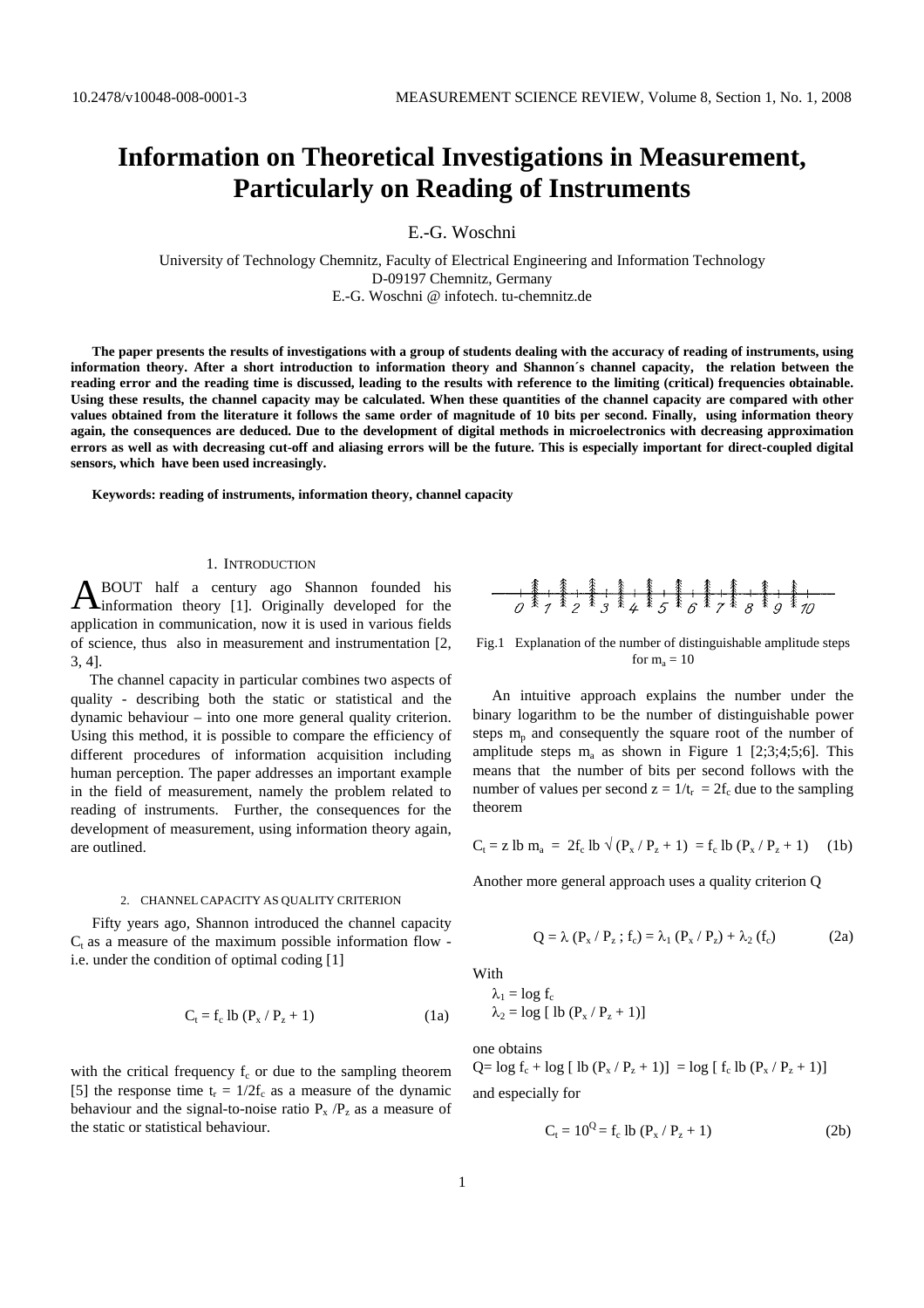*Shannon´s* channel capacity.

 Some ten years ago it was hoped that by means of this method it would be possible to include also semantic aspects into a more general information theory, but this hope has not been fulfilled.

# 3. READING OF INSTRUMENTS

A group of students read the instruments with constant as well as with time variant values. The time during which the value was visible varied due to varying exposure time and thus the error of reading  $F_r$  as a function of the reading time  $t_r$ was found out. The results obtained while using, for instance, a moving-coil instrument, are given in Figure 2.



Fig. 2 Reading error  $F_r$  as a function of the reading time  $t_r$  for a moving-coil instrument

 Due to the sampling theorem, these values - error and reading time – allow, to obtain the relation between the critical frequency  $f_c$  and the error  $F_r$  as shown in Figure 3.

 Using these results, it is possible to calculate the channel capacity C<sub>t</sub> as given in Equation (1b) with  $z = 1/t_r$  and  $m_a$  $1/F_{r.}$ 

 It was found that the channel capacity with good conditions, including optimal scale, illumination and distance between the students and the instrument, is about 15 bit/s. The value is similar to that found in the literature on the channel capacity of the human information acquisition [5,7].



Fig. 3 Critical frequency  $f_c$  as a function of the error  $F<sub>r</sub>$  for the case of reading of instruments;  $t_r$  = reading time

### 4. CONSEQUENCES FOR THE DEVELOPMENT OF MEASUREMENT

Looking to other values of the channel capacity of the total information chain of measuring systems, including signal processing devices, one obtains 100 kbit/s ....10 Mbit/s [5]. If these values are compared, it is clear that the human perception is the very smallest point in the whole measurement system. Therefore, automatic data acquisition instead of reading of instruments has been used increasingly. Above all, digital methods are applied today. Especially sensors with digital output are important because they can be coupled directly with the signal processing. In these cases, the low-pass-filtering necessary to fulfil the sampling theorem is often not possible because of the direct coupling of the sensor to the process. So aliasing errors are often unavoidable [8:9]. Furthermore, it should be accentuated that these aliasing errors depend on the processing after sampling e.g. on the algorithm of the digital processing [9].

 To gain an impression of the further development the limitations between analogue and digital methods may be investigated. To compare both methods, once again the channel capacity is used as a suitable quality criterion.

 In analogue methods, the number of distinguishable amplitude steps m is - if F is the relative amplitude error  $[2,5]$ 

$$
m = 1 + 1/(2F)
$$
 (3a)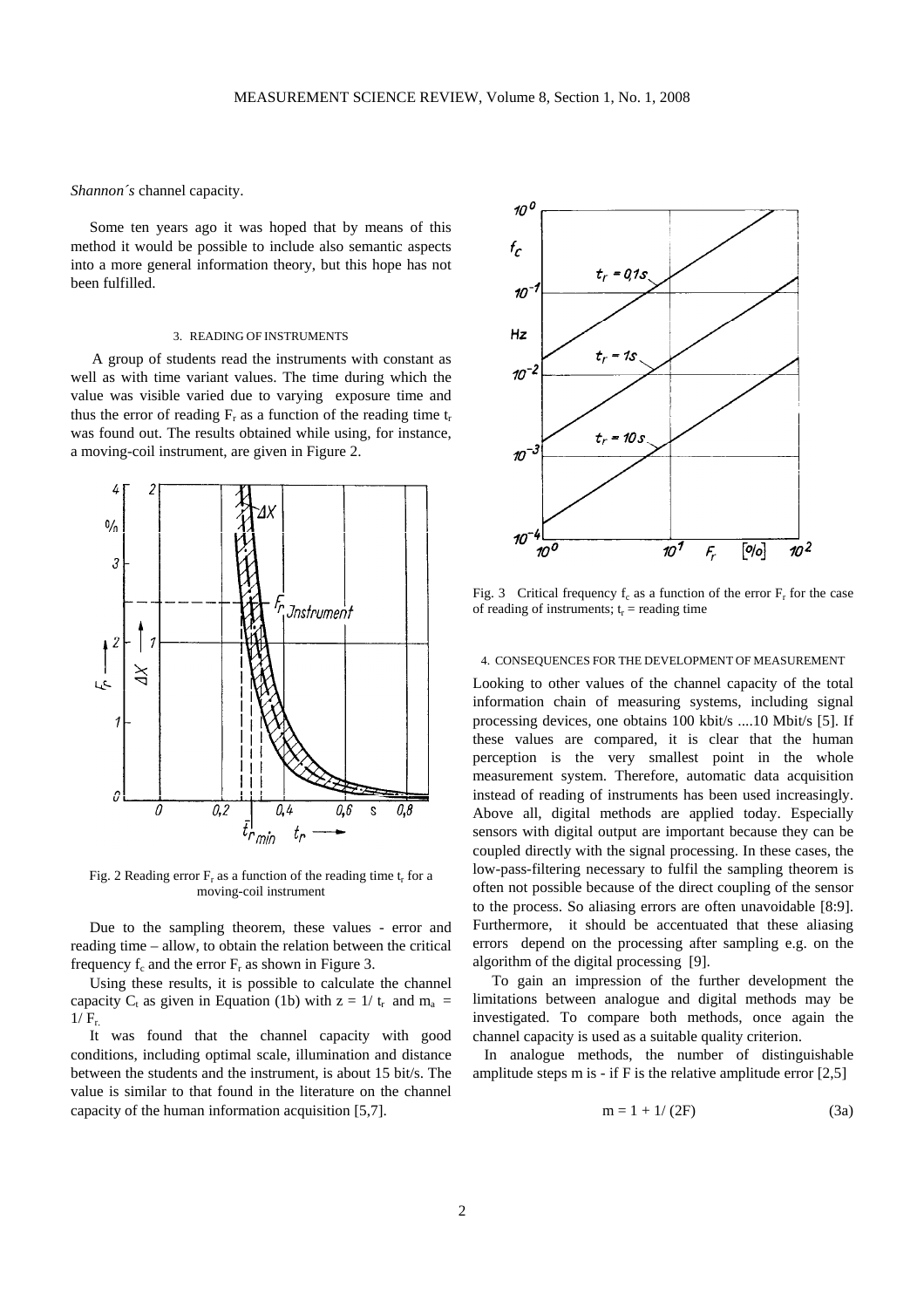and thus the channel capacity follows

$$
C_{\text{tan}} = 1 / t_{\text{r}} \text{ lb m} = 2f_{\text{c}} \text{ lb} (1 + 1 / 2F) \tag{3b}
$$

 In the case of digital methods, pulses with the pulse frequency  $f_i$  are counted during the time T. This means that the number of distinguishable steps m is

$$
m = 1 + Tf_i = 1 + f_i / (2f_c)
$$
  
(3c)

and the channel capacity is

$$
C_{t \text{ dig}} = 1/T \text{ lb m} = 2f_c \text{ lb } (1 + f_i / (2f_c) \tag{3d}
$$

Both values are equal for

$$
Tf_i = f_i / 2f_c = 1 / 2F = m - 1
$$
 (4)

Figure 1 shows the results.

 We will now take into consideration the tendency in the development of microelectronics. As is well-known from the last three decades, every two to three years a new generation of technology is used, leading to a reduction of the dimensions by the factor  $1/\sqrt{2}$ . This leads to the fact of an increase in the degree of integration by the factor 2 and a decrease in the areas by ½. This means that the capacities C are also reduced to half the values. As the time constants are T=RC, possible pulse frequencies are doubled from generation to generation [10]. Consequently, every 7 years the processing speed is increased by the factor 10.

 On the other hand, due to the accession of the pulse frequency it follows that higher critical frequencies of the input signal are allowed e.g. that aliasing errors are of decreasing influence. The same tendency concerns the cut-off errors due to the higher sampling rate. Oversampling is also possible.

 The same general assessment concerns the errors due to the approximation of the algorithms used for processing: Because of the on-line condition, the running time of an algorithm has to be shorter than the sampling period. So it follows that the higher the pulse rate and the higher the processing speed, the smaller the time necessary for operation of the algorithm. On the other hand, the more time is available, the smaller the approximation error of an algorithm. This leads to the conclusion that due to the development of microelectronics, the importance of approximation errors in the future will decrease because better algorithms can be realized.



Fig. 4 Values of equal channel capacities of analogue and digital methods [5]. m = number of amplitude steps;  $f_c / f_I$  = relation of critical frequency to pulse frequency

## 5. CONCLUSION

First, it is shown how two different parts of errors - the static or statistical and the dynamic part – as a measure of the quality - may be combined into one quality criterion, *Shannon´s* channel capacity. Also, an intuitive approach using the number of distinguishable amplitude steps and the number of values per second is given.

 The application of this method to the problem of reading of instruments, using experiments with a group of students, leads to the result that the value of the channel capacity lies in the order of magnitude of 10. A comparison of this result with the values given in the literature shows conformity with other fields of information acquisition by the humans. So, the investigations confirm the fact that the man-machine communication is the most critical point of information acquisition.

 This fact is one of the reasons why automatic data acquisition has been used ever more frequently. To show the limitations of both the analogue and digital methods, the results of information theory once again were applied. With respect to the development of microelectronics, these investigations suggest that aliasing and cut-off errors as approximation errors will also play a decreasing role in the future, because of the increasing pulse frequencies and the